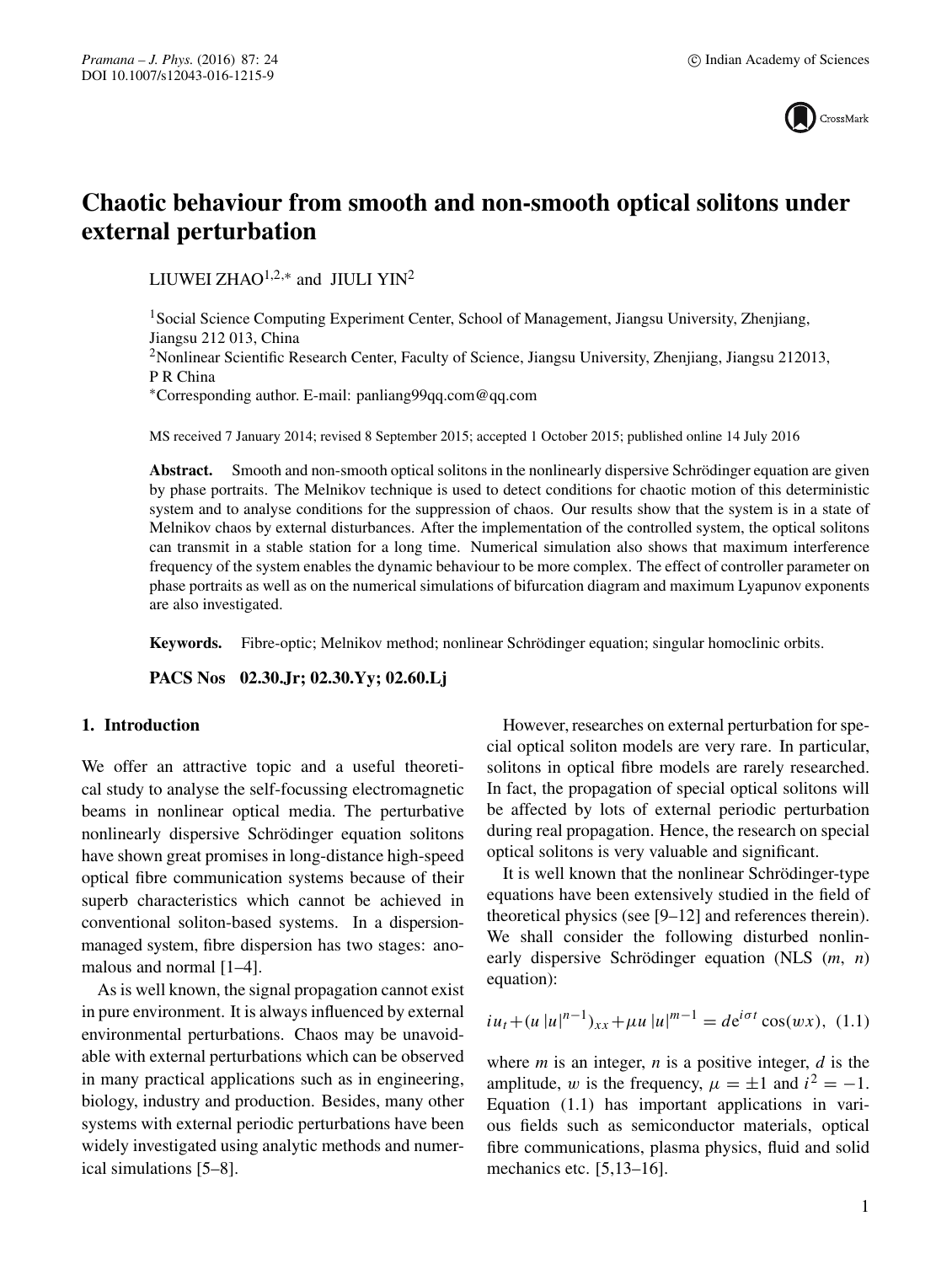

Figure 1. The bifurcations of phase portraits of  $(2.6)$  $(\sigma > 0)$  and (**b**) the corresponding phase-space portraits.

Because of its complex nonlinear terms, we found that in the undisturbed nonlinearly dispersive Schrödinger equation, there are two kinds of solitary wave solutions [9]: one is the smooth solitary wave and the other is the compacton (compactly supported solitons with non-smooth fronts) (see figures 1a and 2a). This optical solitary wave propagation in optical fibre maintains the shape of the wave for a long time, while amplitude and velocity show the character of light pulse. The use of optical solitons can achieve ultralong distance, long-capacity optical communications.

We shall study the chaotic behaviour and control of optical solitary waves under external periodic perturbations. We are interested in the following two points:

(i) Whether non-differentiable special optical solitary waves are more prone to chaos? Can the system maintains steady state in the external periodic interference? How to design a controller to suppress chaos owing to the complex nonlinear item of the system? Compared to the Duffing system [6–8], it is easy to see that there is no damping in our system. Once perturbed with external forcing, the system may easily move to the chaotic state. Therefore, we shall select the controller which has the same function with the damping. So, we shall add controller  $ku_x$  to the system,

$$
iu_{t} + (u |u|^{n-1})_{xx} + \mu u |u|^{m-1}
$$
  
=  $de^{i\sigma t} \cos(wx) - ku_{x},$  (1.2)

where  $k$  is the strength of the controller.

(ii) We give numerical simulations including singular homoclinic bifurcation surfaces, bifurcation diagrams, maximum Lyapunov exponents, etc. which not only support the theoretical analysis but also exhibit more new complex dynamical behaviours. We also analyse threshold value in the parameter regions for solitons in optical fibres stable propagation of the controlled system. The research is very important. By analysing the parameters' sensitivity of the controlled system, we get a group of reasonable parameters and guarantee the propagation of solitons in optical fibres smoothly. For example, in the transmission medium of fibre optic communication systems, the parameters of the solitons in optical fibres directly affect the nature of the transmission system. The influence on the optical fibre communication system will cause signal attenuation and dispersion. By studying the parameters' sensitivity to be controlled, we can obtain the preferable media to reduce the influence of perturbation of solitons in optical fibre propagation.

This paper is organized as follows. In §2, we give the smooth and compacton solitons of the perturbation system by phase diagram analysis. In §3, we discuss the chaotic behaviour of the perturbed system and the conditions for the existence of chaos under perturbation using Melnikov's method. In §4 and in §5, we give numerical simulations to support the theoretical results obtained in the previous sections and the control of chaos, respectively. We give numerical simulations. The paper ends in §6 with Conclusion.

# 2. Special optical solitons of  $NLS^+(m, n)$  equation

When  $\mu = 1$ , eq. (1.1) is referred to as the focussing (+) branch and is termed as the disturbed  $NLS^{+}(m, n)$ equation

$$
iu_t + (u |u|^{n-1})_{xx} + u |u|^{n-1} = de^{i\sigma t} \cos(wx). (2.1)
$$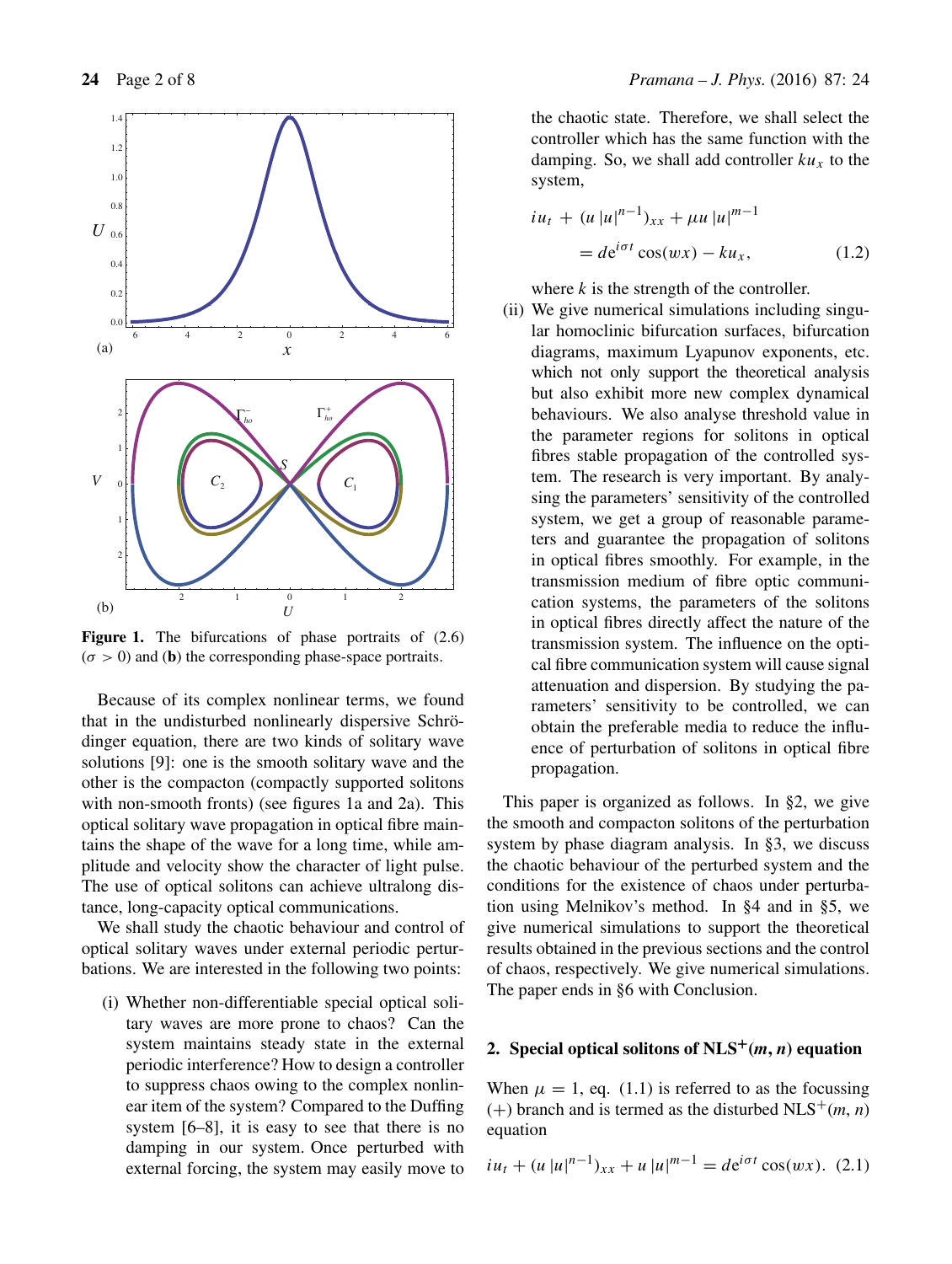

**Figure 2.** The bifurcations of phase portraits of (2.10)  $(\sigma > 0)$  and (**b**) the corresponding phase-space portraits.

Taking  $u(x, t) = U(x)e^{i\sigma t}$ , eq. (2.1) becomes the ordinary differential equation

$$
-\sigma U + n(n-1)U^{n-2}U^{2} + nU^{n-1}U'' + U^{m} = d\cos(wx).
$$
\n(2.2)

When  $d = 0$ , eq. (2.2) is considered as an unperturbed system

$$
\frac{dU}{dx} = V, \quad \frac{dV}{dx} = \frac{1}{nU^{n-2}}(\sigma - U^{m-1}) - (n-1)\frac{1}{U}V^2.
$$
\n(2.3)

The system (2.3) is a Hamiltonian system with the Hamiltonian function

$$
H(U, V) = U^{2(n-1)}V^{2}
$$

$$
-\frac{1}{n}\left(\frac{2\sigma}{n+1}U^{n+1} - \frac{2}{m+n}U^{m+n}\right). (2.4)
$$

Next, we shall determine these two optical solitons by phase diagram analysis.

*Case* I. *Smooth soliton*. When  $n = 1$ ,  $m = 3$ , eq. (2.3) is equivalent to the following system:

$$
\frac{dU}{dx} = V, \quad \frac{dV}{dx} = \sigma U - U^3,
$$
\n(2.5)

which is a Hamiltonian system with the Hamiltonian function

$$
H_1(U, V) = V^2 - \left(\sigma U^2 - \frac{1}{2}U^4\right).
$$
 (2.6)

We consider the case of  $\sigma > 0$ . There are three fixed points:  $S(0,0)$  being saddles,  $C_1(\sqrt{\sigma}, 0)$  and  $C_2(-\sqrt{\sigma}, 0)$ 0) being centres.

$$
h_{10} = H_1(0, 0) = 0
$$
 and  $h_{11} = H_1(\sqrt{\sigma}, 0) = -\frac{1}{2}\sigma^2$ . (2.7)

When  $h = h_{10} = 0$ , the curves defined by  $H_1(U, V) =$ *h* correspond to a homoclinic orbit of (2.5) (see figure 1b). We have the following parametric representation of the solitary pattern of  $(2.1)$  (see figure 1a):

$$
u(x,t) = \pm(\sqrt{2\sigma} \ \text{sech}(\sqrt{\sigma}x))e^{i\sigma t}.
$$
 (2.8)

*Case* II. *Non-smooth soliton*. When  $n = 2$ ,  $m = 2$ , eq. (2.9) is equivalent to the following system:

$$
\frac{\mathrm{d}U}{\mathrm{d}x} = V, \quad \frac{\mathrm{d}V}{\mathrm{d}x} = \frac{1}{2}(\sigma - U) - \frac{V^2}{U}.\tag{2.9}
$$

This is a Hamiltonian system with the Hamiltonian function

$$
H_2(U, V) = U^2 V^2 - \left(\frac{\sigma}{3} U^3 - \frac{1}{4} U^4\right).
$$
 (2.10)

First, we consider the case of  $\sigma > 0$ . There are three equilibrium points of (2.9): *S*(0, 0) being saddles and the singular point to get a singular homoclinic orbits,  $C_1(\sigma, 0)$  being centres,  $h_{20} = H_2(0, 0) = 0$  and  $h_{12} =$  $H_2(\sigma, 0) = -\frac{1}{12}\sigma^4$ .

When  $h = h_{20} = 0$ , the curves defined by  $H_2(U, V)$  $= h$  correspond to a closed orbit which is tangent with the straight line  $x = 0$  (see figure 2b). We have the following parametric representation of the compacton solution of (2.1) (see figure 2a):

$$
u(x,t) = \begin{cases} \frac{4\sigma}{3}\cos^2\left(\frac{x}{4}\right)e^{i\sigma t}, & |x| \le 2\pi \\ 0, & \text{otherwise} \end{cases}
$$
 (2.13)

#### **3. Melnikov theoretical analysis**

In this section, we discuss the chaotic behaviours and control of eq. (2.1) [17–20]. Melnikov theory has proved to be a simple, elegant and successful alternative for characterizing the complex dynamics of multistable oscillators. In this section, we develop a global analysis technique, known as Melnikov's method, to solve optical soliton chaos.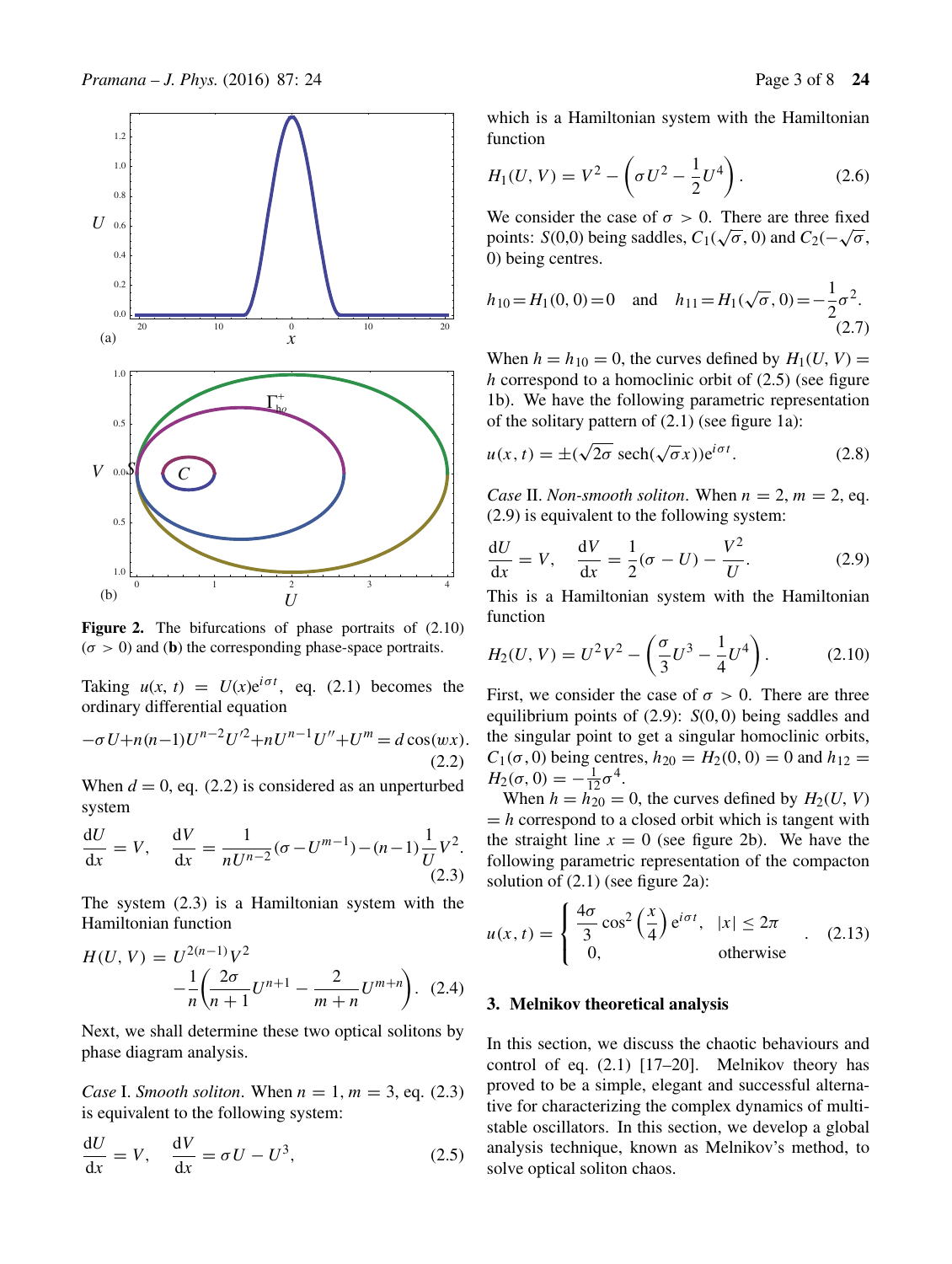The unperturbed system for systems (2.5) and (2.10) has homoclinic orbits and a compacton solution. Under certain conditions, transverse intersection occurs between the perturbed and unperturbed orbits in the system. It is well known that such bifurcation leads to horseshoes chaos and thus the fractal structure of the basin of attraction. In order to determine the condition for the occurrence of transverse intersection of the stable and unstable manifolds, the so-called horseshoes chaos, the Melnikov method is used. The main idea of this method is to find a function that can measure the distance between the stable and unstable manifolds for a saddle or two saddles of the perturbed system. That is, if the function associated with the Melnikov method, the so-called Melnikov function, vanishes for a certain bifurcation parameter value, then the stable and unstable manifolds will intersect each other away from the saddle point in the Poincaré section. If the stable and unstable manifolds cross each other once, they will intersect an infinite number of times, thus forming a type of Smale horseshoes mapping leading to chaos. By the Smale–Birkhoff theorem [17,21], the existence of such orbits results in chaotic dynamics. As is well known, this prediction of the appearance of chaos is both limited and approximated (valid for orbits starting at points sufficiently near the separatrix). Although the horseshoes chaos does not manifest itself in the form of permanent chaos, it does in terms of the fractal basin boundaries. We therefore apply Melnikov method to systems (2.5) and (2.9) for finding the criteria of the existence of homoclinic bifurcation and chaos.

*Case* I. Taking  $u(x, t) = U(x)e^{i\sigma t}$ , when  $n = 1, m = 3$ , eq. (1.2) becomes the ordinary differential equation

$$
-\sigma U + U'' + U^3 = d\cos(wx) - kU'.
$$
 (3.1)

Under such a potential, the system has two stable equilibrium points *S*(0,0) and  $C_{1,2}(\pm\sqrt{\sigma},0)$  which can also called the centres and an unstable equilibrium point  $S = 0$  which is also called the saddle. The homoclinic trajectory can be found by setting  $H(U, V) = 0$ . Solving for the resulting displacement and differentiating to determine velocity, the homoclinic trajectory is given as follows:

$$
(U_{10}, V_{10}) = (\pm(\sqrt{2\sigma} \operatorname{sech}(\sqrt{\sigma} x))
$$
  
 
$$
\mp\sqrt{2}\sigma \operatorname{sech}(x\sqrt{\sigma}) \tanh(x\sqrt{\sigma})). \quad (3.2)
$$

The Melnikov method derives a function to describe the first-order distance between perturbed stable and unperturbed manifolds. Suppose that the unperturbed homoclinic or heteroclinic orbits are written as  $(U_{10},$ 

 $V_{10}$  = ( $U^{\pm}(x)$ ,  $V^{\pm}(x)$ ), then the Melnikov function for system (3.1) can be given as

$$
M^{\pm}(x_0) = \int_{-\infty}^{\infty} V^{\pm}(x) \left[ -\varepsilon V^{\pm}(x) + d \cos w(x + x_0) \right] dx,
$$
\n(3.3)

where  $x_0$  is the cross-section time of the Poincaré map and  $x_0$  can be interpreted as the initial time of the forcing term.

We note that  $V^{\pm}(x)$  is a function of time from  $+\infty$ to  $-\infty$ . We therefore choose the initial conditions  $x = 0$ ,  $U_0 = \pm \sqrt{2}\sigma$ ,  $V = 0$ , and  $V^{\pm}(x)$  would be an odd function of time for the homoclinic orbit. The Melnikov function can be simplified as

$$
M^{\pm}(x_0) = -k \int_{-\infty}^{+\infty} [\mp \sqrt{2}\sigma \operatorname{sech}(x\sqrt{\sigma})
$$
  
 
$$
\times \tanh(x\sqrt{\sigma})]^2 dx
$$
  
 
$$
- \int_{-\infty}^{\infty} (\mp \sqrt{2}\sigma \operatorname{sech}(x\sqrt{\sigma}) \tanh(x\sqrt{\sigma}))
$$
  
 
$$
\times [d \cos w(x + x_0)] dx
$$
  
 
$$
= -kB_1^{\pm} - dA_1^{\pm} \sin wx_0, \qquad (3.4)
$$

where

$$
B_1^{\pm} = \int_{-\infty}^{+\infty} \left[ \mp \sqrt{2}\sigma \operatorname{sech}(x\sqrt{\sigma}) \tanh(x\sqrt{\sigma}) \right]^2 dx.
$$

*Case* II. Taking  $u(x, t) = U(x)e^{i\sigma t}$ , when  $n = 2$ ,  $m = 2$ , eq. (1.2) becomes the ordinary differential equation  $-\sigma U + 2U'^2 + 2UU'' + U^2 = d\cos(wx) - kU'$ . (3.5) Under such a potential, the system has two stable equilibrium points  $S(0, 0)$  and  $C(\sigma, 0)$ , which are also called the centres and an unstable equilibrium point  $S = 0$  which is also called the saddle. Suppose that the unperturbed homoclinic or heteroclinic orbits are written as  $(U_{20}, V_{20}) = (U^{\pm}(x), V^{\pm}(x))$ , then the Melnikov function for system (3.5) can be given as

$$
(U_{20}, V_{20}) = \left(\frac{4\sigma}{3}\cos^2\left(\frac{x}{4}\right), -\frac{\sigma}{3}\sin\left(\frac{x}{2}\right)\right), \quad |x| \le 2\pi.
$$
\n
$$
(3.6)
$$

The Melnikov function for system (3.5) can be given as

$$
M(x_0) = \int_{-\infty}^{\infty} V^{\pm}(x) \left[ -\varepsilon V^{\pm}(x) + d \cos w(x + x_0) \right] dx,
$$
\n(3.7)

which can be simplified as

$$
M(x_0) = -k \int_{-\infty}^{+\infty} \left[ -\frac{\sigma}{3} \sin\left(\frac{x}{2}\right) \right]^2 dx
$$
  

$$
-d \int_{-\infty}^{\infty} \left( -\frac{\sigma}{3} \sin\left(\frac{x}{2}\right) \right) \sin wx dx \sin wx_0
$$
  

$$
= -kB_2 - dA_2 \sin wx_0, \qquad (3.8)
$$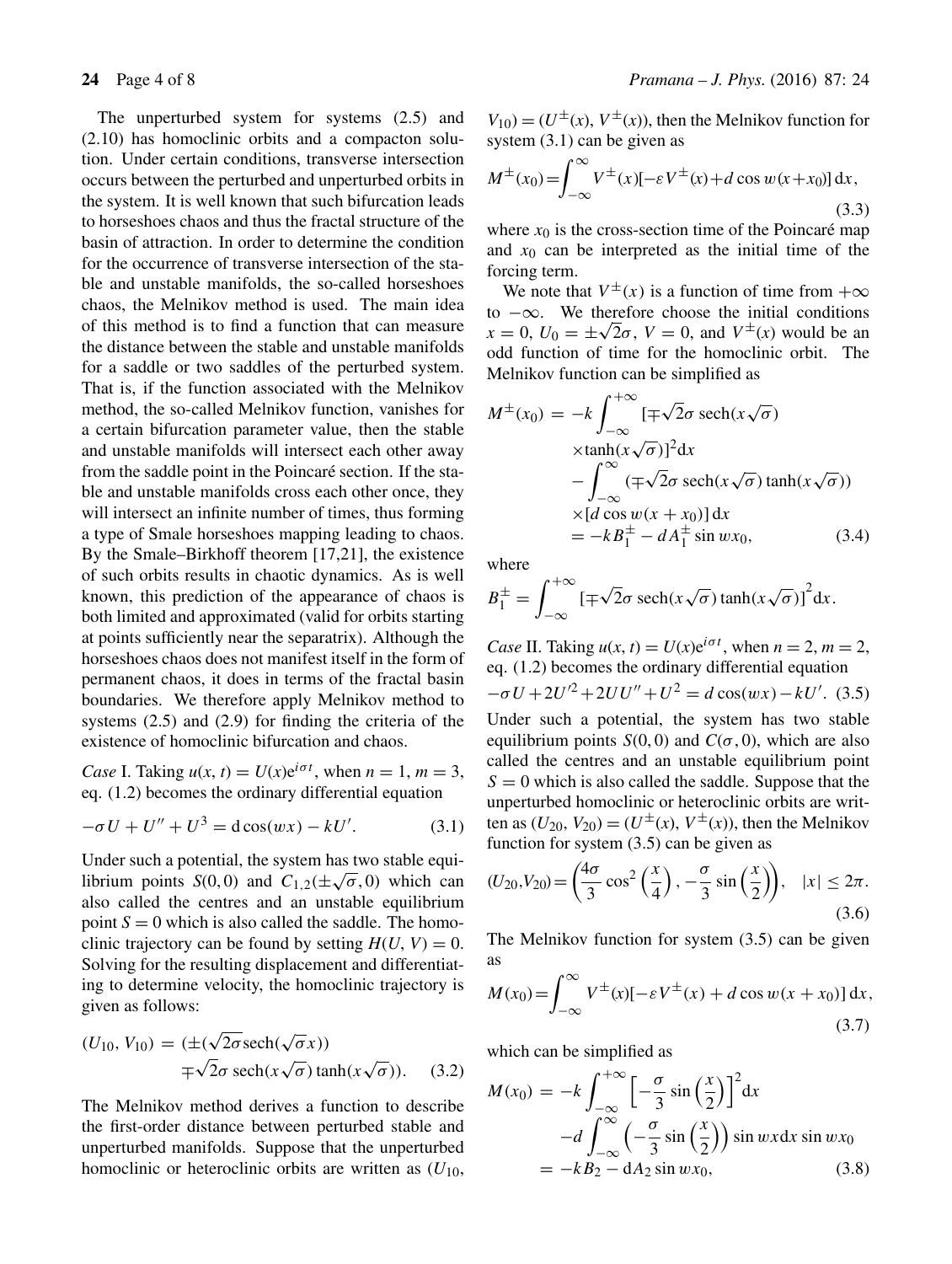where

$$
B_2 = \int_{-\infty}^{+\infty} \left[ -\frac{\sigma}{3} \sin\left(\frac{x}{2}\right) \right]^2 dx.
$$

Using the previous results and Melnikov's theorem [22–27], the following can be stated: if  $M^{\pm}(x_0) = 0$ and  $M'^{\pm}(x_0) \neq 0$  for some  $x_0$  and some set of parameters, then horseshoes exist, and chaos occurs [17]. If  $M(x_0) = 0$ , the corresponding critical parameter value is

$$
\left(\frac{k}{d}\right)_0 = \left|\frac{A_i^{\pm}}{B_i^{\pm}}\right|, \quad i = 1, 2. \tag{3.9}
$$

Then in the system with fractional-order displacement (2.5) and (2.9), deterministic chaos may appear for certain parameter values which satisfy the relation

$$
\frac{k}{d} < \left(\frac{k}{d}\right)_0. \tag{3.10}
$$

*Remark* 1. (i) When  $k = 0$ , the system is considered as an unperturbed system. Therefore, Melnikov technique is used to detect the necessary conditions for chaotic motion of this deterministic system; for a fixed frequency  $\omega$ , the system always produces Smale commutation of chaos. (ii) When  $k \neq 0$ , the system is considered as a control system. If *k* satisfies eq. (3.10), the system gets good control. We shall compute eq. (3.10) numerically in §4.

#### **4. Numerical simulations**

In this section, we give numerical simulations to support the theoretical results obtained in the previous sections and to find other new dynamics.

It is interesting to analyse the parameter regions for the stable propagation of the optical fibre signals in controlled system. The controlled fibre-optic transmission system has several parameters. Each of them plays different and virtual roles in the system. We shall analyse the influence on optic-fibre signal propagation of controlled system (3.7) when the parameter of system changes with the fixed controller.

According to the result of §3, we give numerical simulations to support the theoretical results as follows:

Case I. For the solitary pattern of system (2.5)

(i) In order to study the ability of the control system parameters of  $\sigma$ , consider  $k/d$  is less than the kcoordinate of the corresponding point on the surface (see figure 3). The system may be in chaotic





state. We observe that the amplitude of the interference term has a fixed condition, within the change of  $\omega$ , the system (2.5) signals that have large vibration, with  $\omega$  and  $\sigma$ , while the system shows the states of chaos and by controlling the coefficients  $\omega$  and  $\sigma$ , the system will become stable.

(ii) For a detailed study of the interference term which controls the amplitude and frequency, we consider the chaotic threshold in (*d*, w, *k*) space given in figure 4 and when the value of  $k/d$  is below the surface, the system may become chaotic. When  $\omega = 2$ , and *d* changes, the system will also enhance the control intensity with  $\omega$  and d, while increasing the chaotic state of the system has been reduced and volatility decreased.

Case II. For the compacton solution of system (2.10)

(i) In order to study the ability of the control system parameters of  $\sigma$ , consider  $k/d$  is less than the k-coordinate of the corresponding point on the surface (see figure 5) and the system may be in chaotic state. One can observe, that when  $\omega$ 



**Figure 4.** Chaotic threshold in the (*d*, w, *k*) space in system  $(2.5).$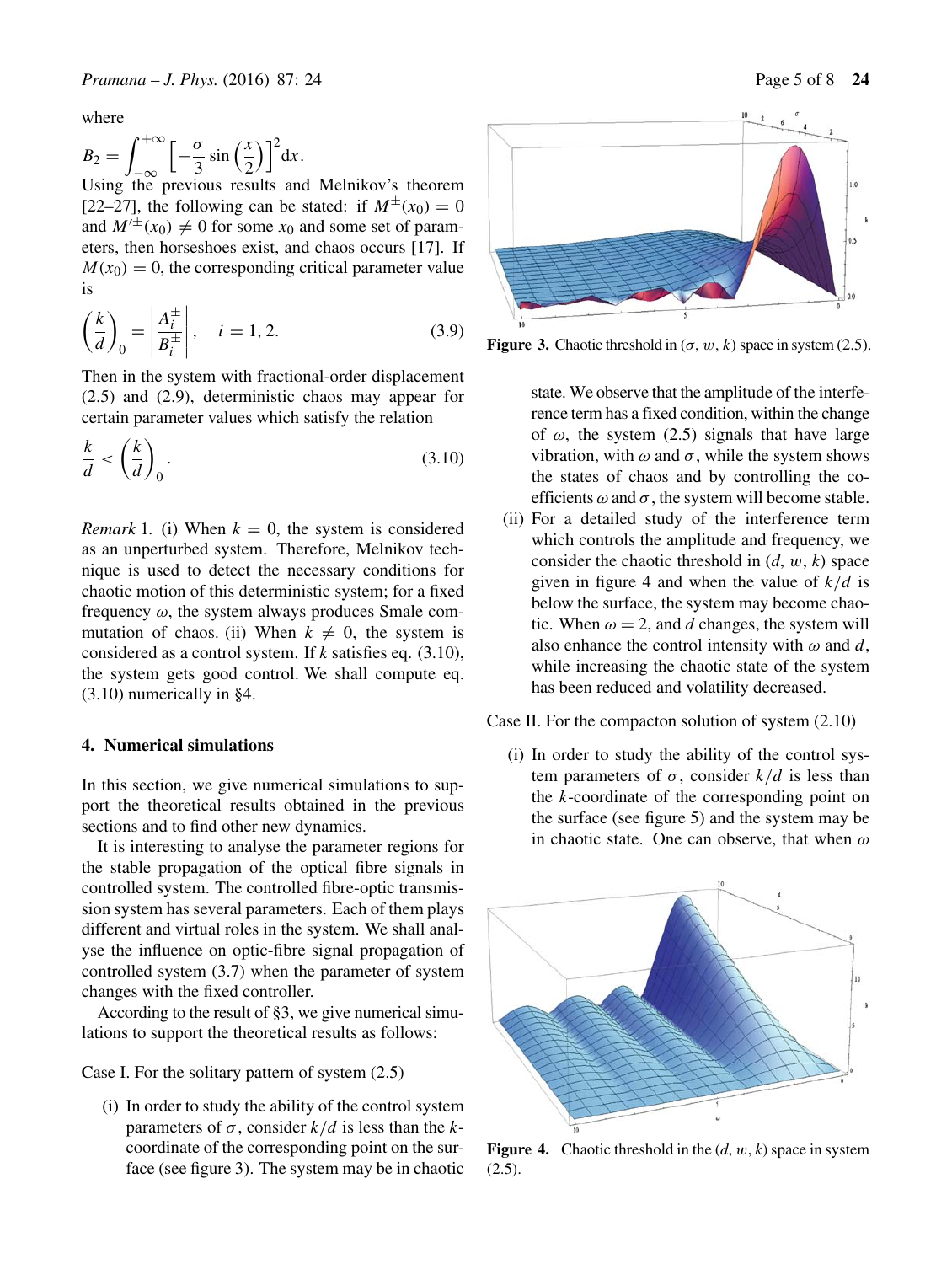

**Figure 5.** Chaotic threshold in the  $(\sigma, w, k)$  space in system (2.10).

is small, the system has a great deal of vibration and as  $\omega$  increases, the vibration reduces, when  $\sigma$  and  $\omega$  are increasing, chaotic state of the system will be controlled.

(ii) For a detailed study of the interference term which controls the amplitude and frequency, we consider the chaotic threshold in  $(d, w, k)$ space given in figure 6. When the value of *k*/*d* is below the surface, the system may be chaotic. We can observe that when  $\omega$  is small, the system has massive vibration. When  $\omega$  increases, the vibration will be reduced while the chaos will be controlled.

#### **5. Bifurcation analysis**

In this section, we give numerical simulations to support the theoretical results of the control of chaos.

First, numerical simulations are performed for the periodic perturbation of system  $(2.2)$ . When  $n = 1$ ,  $m = 3$ , eq. (2.2) is considered as a perturbed system and can be written as

$$
-\sigma U + U'' + U^3 = d\cos(wx). \tag{5.1}
$$



**Figure 6.** Chaotic threshold in the  $(d, w, k)$  space in system (2.10).

Equation (5.1) is equivalent to the following system:

$$
\frac{dU}{dx} = V, \quad \frac{dV}{dx} = \sigma U - U^3 + d\cos(wx). \tag{5.2}
$$

Next, we shall discuss the behaviours of the fibre-optic signal transmission under perturbation. The system (5.2) is integrated using the Runge–Kutta technique of order four to conduct numerical simulation. We select parameters for  $\sigma = 1$  and  $w = 0.05$  with the initial conditions  $U = -0.001$ ,  $V = 0.001$ . The results are given by bifurcation diagram and maximum Lyapunov exponents.

*Remark* 2*.* According to the bifurcation diagram and Lyapunov exponents (see figure 7) we can observe that the value of Lyapunov exponents is positive, and so the system easily converts to chaos even if there is a small perturbation. Bifurcation diagram and Lyapunov exponents show with Melnikov theory analysis that chaos of optical fibre system (2.6) is the same.



**Figure 7.** (**a**) Bifurcation diagram of system (5) in (*d*, *x*) plane ( $0 \le d \le 30$ ) and (**b**) maximum Lyapunov exponents corresponding to (**a**).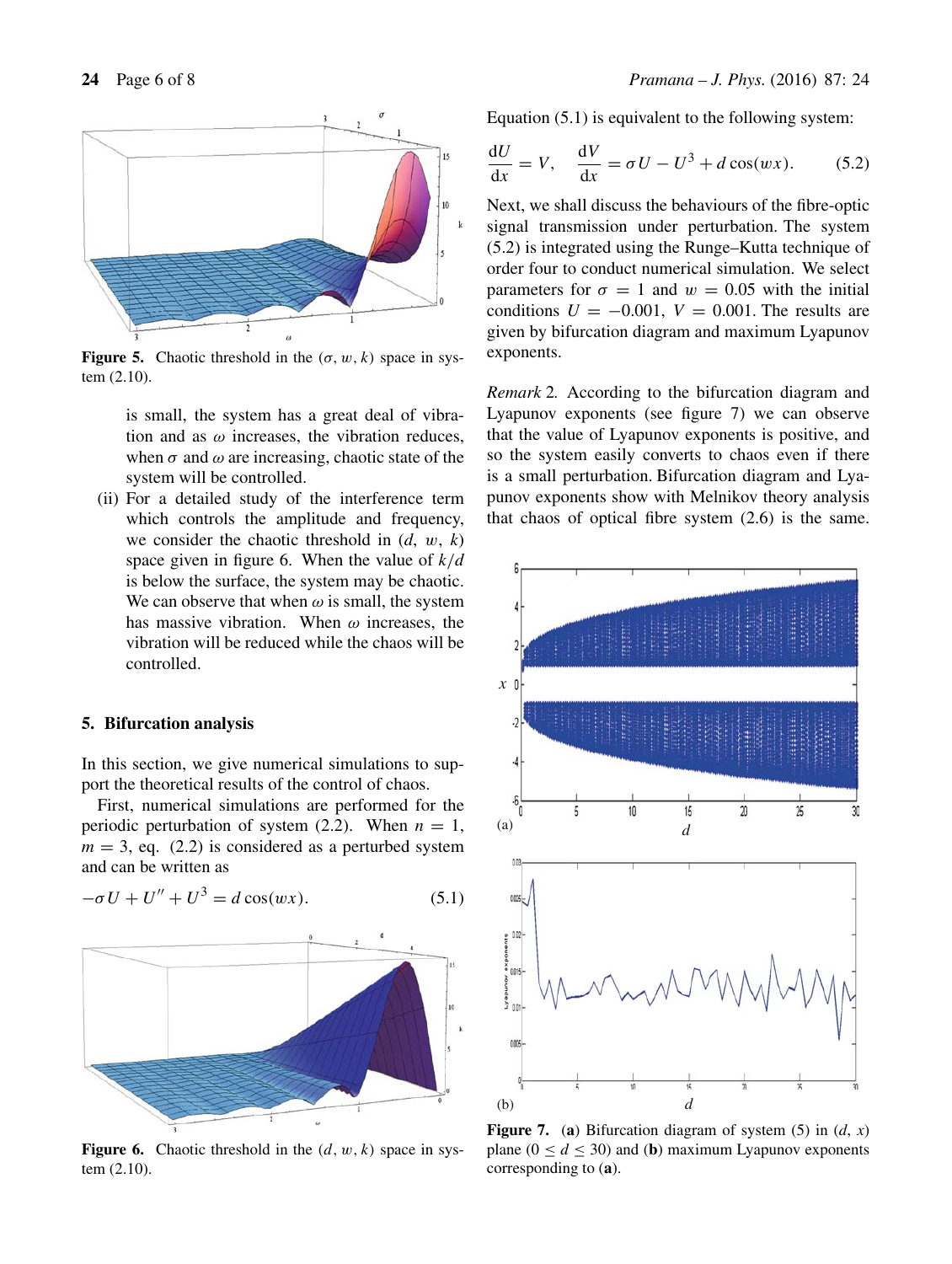

**Figure 8.** (a) Bifurcation diagram of system (5) in  $(k, x)$ plane  $(0 \le k \le 30)$ , (**b**) maximum Lyapunov exponents corresponding to (**a**) and (**c**) enlarged view of (**b**).

It indicates that the optical fibre transmission is very vulnerable which causes chaos. So an appropriate controller is needed for practical applications of fibreoptic propagation.

Now, let us consider the added controller equations

$$
-\sigma U + U'' + U^3 = d\cos(wx) - kU'.\tag{5.3}
$$

Equation (5.3) is equivalent to the following system:

 $\frac{dU}{dx} = V$ ,  $\frac{dV}{dx} = \sigma U - U^3 + d \cos(wx) - kV$ . (5.4) We choose  $d = 1$ . The results are given by bifurcation diagram and maximum Lyapunov exponents.

According to the bifurcation diagram and Lyapunov exponents (see figure 8), we can see that the behaviour of (5.3) is still chaotic within  $k \in (0, 0.089)$  as the controller is too weak to prevent chaos. Chaos of system (5.2) can be suppressed with larger *k*. Moreover, we cannot ignore the phenomenon that some limit cycles are symmetric about the origin when  $k < 22$ , while it is not symmetric when  $k > 22$ . It is easy to see that the signal cannot propagate normally and might leak from the media, which is called escape.

*Remark* 3*.* According to the above analysis, by increasing the controller's coefficient  $k$  the system becomes stable, but escape occurs when *k* crosses a certain value.

# **6. Conclusions**

We conclude that chaos occurs easily under a cosine function perturbation. This phenomenon will cause a distortion in information transmission. One can add a controller to suppress the chaos. The same function with the damping was considered from Duffing system and the Melnikov theorem was applied with an active control strategy to suppress chaos in the system. The complex fibre-optic transmission system of the perturbed NLSE was controlled. We also discussed the sensitivity to be controlled and found the practical parameters regions. Thus, we can have similar conclusion from NLSE.

#### **Acknowledgements**

This work is supported by the National Nature Science Foundation of China (No. 11101191).

# **References**

[1] S Konar, M Mishra and Soumendu Jana, *Phys. Lett. A* **362**, 505 (2007)